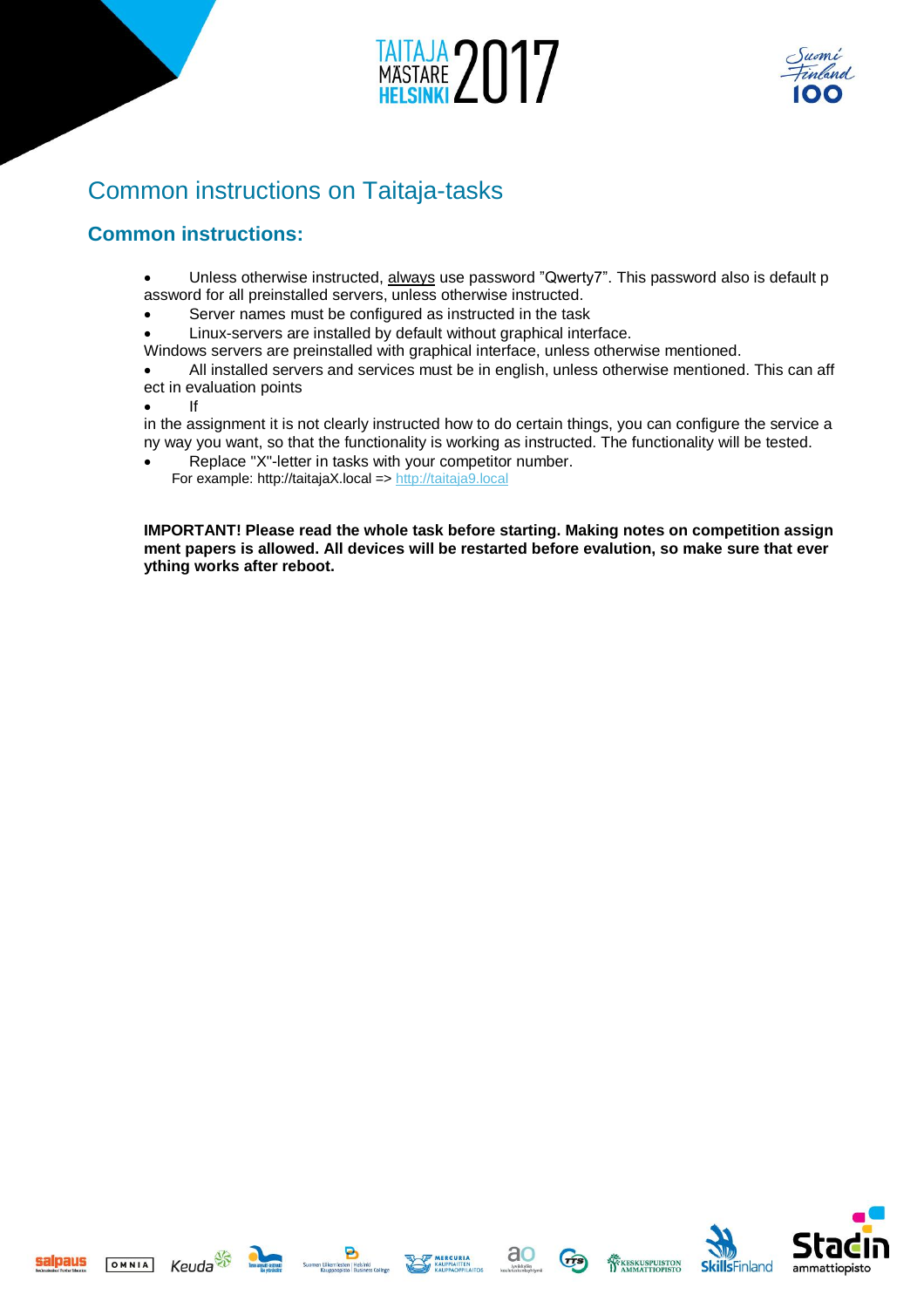



Your customer has ordered from you some maintenance services on the company server. Your colleague already started working on the server, so you might find some settings preconfigured on the server. You have been left the private SSH-key for rootuser, so you can login with that key to server or by using the Hyper-V console.

Debian OS has been preinstalled on server and it should have the following settings (you might need to change some of these)

- IP: 10.99.22.12
- MASK: 255.255.255.0
- GW: 10.99.22.1

The firewall has been preconfigured.

# **The server**

### **Specifications**

The server is a basic webserver for the website of the comapny.

| <b>CPU</b> |                     |  |
|------------|---------------------|--|
| <b>RAM</b> | 2GB                 |  |
| Hard drive | 30GB                |  |
| Hostname   | web.taitaja2017.com |  |

### **HTTP-server**

- Install Moodle on the domain taitaja2016.com
	- $\circ$  Download the newest Moodle-version (3.3) from the official page of Moodle and install it
	- o Create username admin and password "Taitaja2017kilpailu!X"
	- $\circ$  The Moodle front page needs to have a text "Compatitor X website" and you can also add a greeting to the judges
- Create another domain extra.taitaja2017.com.
	- o Enable directory listing
	- o Add a picture on the web root directory which you need to find from "POMO"-machine. The image filename is "IMG\_0018.JPG"
- Configure HTTPS on taitaja2017.com domain. Redirect all http-requests to https

### **MySQL**

• Create MySQL database and a MySQL user "kilpailijaX" for the website. The name of the database must be "moodleX" and the MySQL user must only have permissions to access this database.



salnaus





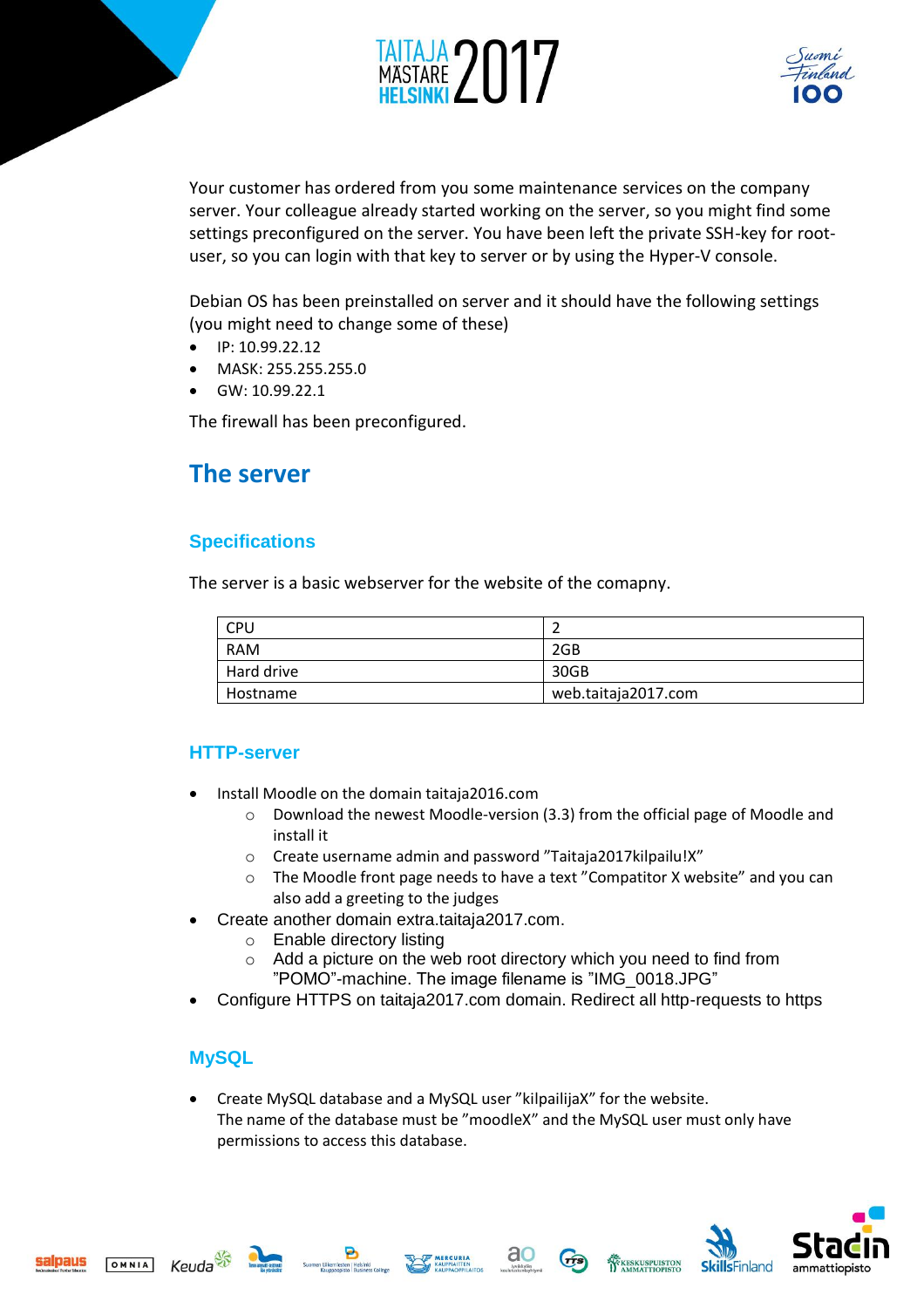



• Create a backup script for the website database which saves MySQL-dump every 10 minutes. The backups must be found on /opt/database-backup/ with name taitaja2017.com-HOUR-MINUTE-DAY-MONTH-YEAR.sql Maximum amount of backup files at one time is 10 backups. Alternatively you can also create full backup of MySQL-databases.

### **DNS**

- Install DNS-service
- Configure DNS-service as instructed in the assignment

## **SSH and Fail2ban**

- Allow password-logins on everyone else except the root-user
- Configure fail2ban to block Brute Force attacks on SSH. Configure the locktime as 15 minutes

### **Samba**

• Configure a shared folder "yhteinen" to the group "user"

### **Firewall**

- The company is very strict about security and server must have all ports blocked by default. Only open ports are SSH & ICMP (type 8 ping)
- Configure firewall as instructed in the assignment and do only needed changes for the functionality

# **Users and groups**

| User   | Password | Group | Home directory |
|--------|----------|-------|----------------|
| pirkko | Qwerty7  | user  | /home/pirkko   |
| mikko  | Qwerty7  | user  | /home/mikko    |
| ilkka  | Qwerty7  | admin | /home/ilkka    |

ao

 $\sigma$ 

KESKUSPUISTON

Admin-group must have permissions to execute sudo

# **Workstation**

The boss has forgotten the password for users root and "pomo" on POMO-PC-virtual machine.

The workstation cannot be reinstalled, because there are some important files and programs preinstalled.

Reset users password and configure them as "Qwerty7" The workstation should get dynamic IP-address from the workstation network